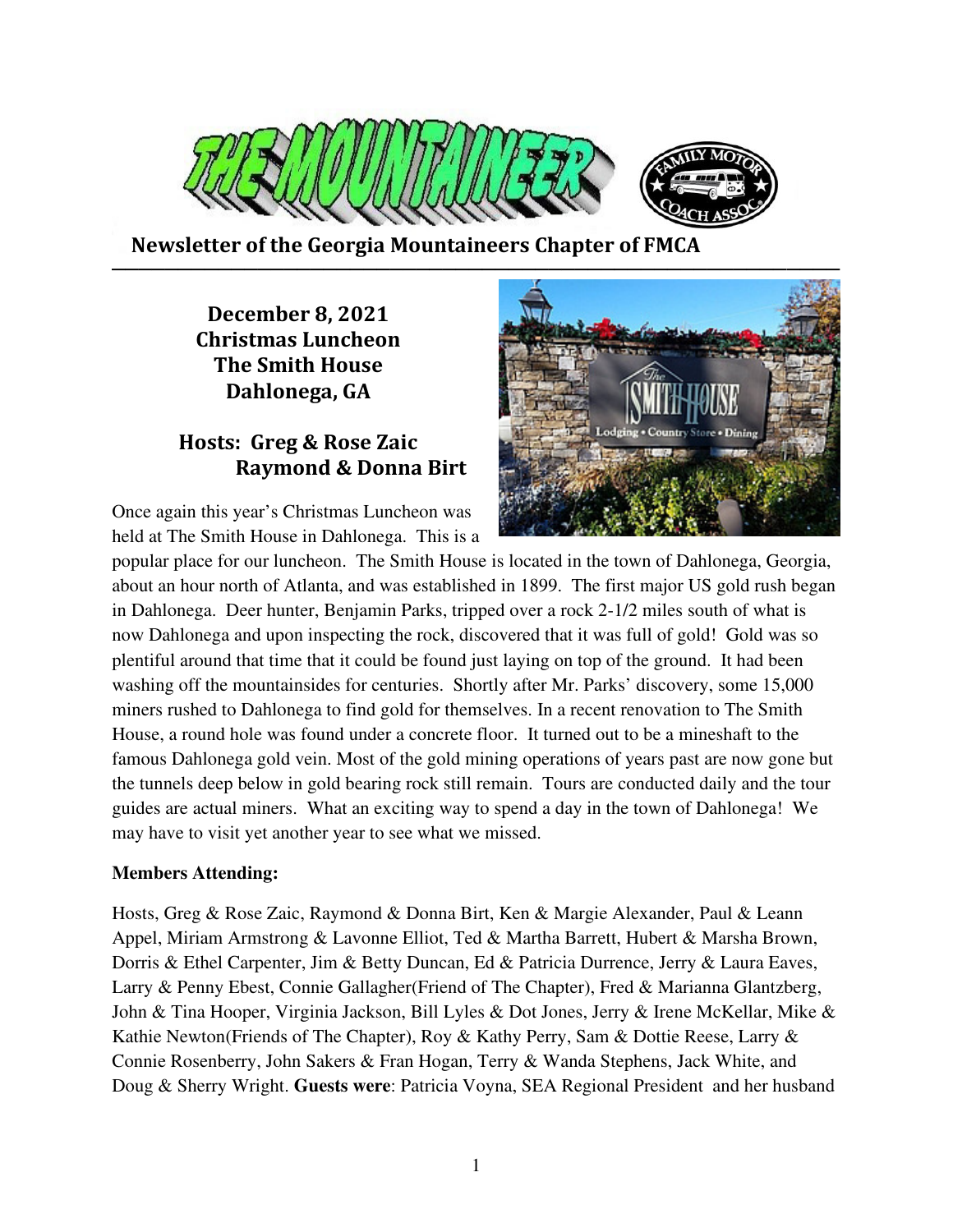Marvin and Chris Miskell, Georgia Vice President of FMCA and his wife Charlsanne. Also attending were Debbie Holloway and Denise Line from **The Community Helping Place** in Dahlonega, the charity which we were supporting with Christmas gifts for children.

Our luncheon was scheduled from 12:00 noon until 2:00 pm. Although a long drive for some, many started arriving before 11:30. As each everyone arrived they were greeted with a warm "hello". Even though our last rally was less than a month ago there was a lot to talk about to catch up with the busy activities of the Thanksgiving season and the upcoming Christmas holiday. AND as everyone arrived the pile of "Santa" packages kept growing. Before long the packages were spread beyond the Christmas tree almost to the end of the large fireplace in the dining room. In total there were 55 people in attendance.

Raymond Birt, one of the hosts, opened the meeting welcoming everyone with a hearty "Merry Christmas"! We had a few minutes before the kitchen staff was ready to serve our meal (we had a couple of late arrivals so we held off until they were situated). Ted introduced Patricia Voyna, SEA Regional President & her husband, Marvin and Chris Miskell, Georgia Vice President and his wife, Charlsanne. Raymond then asked the blessing and the kitchen staff started bringing out the food.

We were served fried chicken and roast beef and gravy accompanied with mashed potatoes, green beans, cream corn, fried okra, collards, yams, and rolls. Strawberry shortcake was the perfect dessert to top off our meal.



After the meal, Greg Zaic introduced Debbie Holloway and Denise Line of **The Community Helping Place** who spoke to our group. Debbie provided a little background information about their organization and the different types of services they provide to the local community. Both of the ladies were once again overwhelmed at the amount and quality of the gifts donated by our group. Debbie stated that The Community Helping Place is in a new building and not paying rent anymore, using their funds more efficiently.

Ted then re-opened the program with the swearing in of Betty Duncan as the new National Director and Raymond Birt as Alternate Director of our chapter.

Raymond then had drawings for door prizes that consisted of several nights camping at campgrounds in the nearby area.

A big 'Thank You' was given to the hosts, Zaics and Birts for their hard work in planning and hosting the luncheon followed by a round of applause.